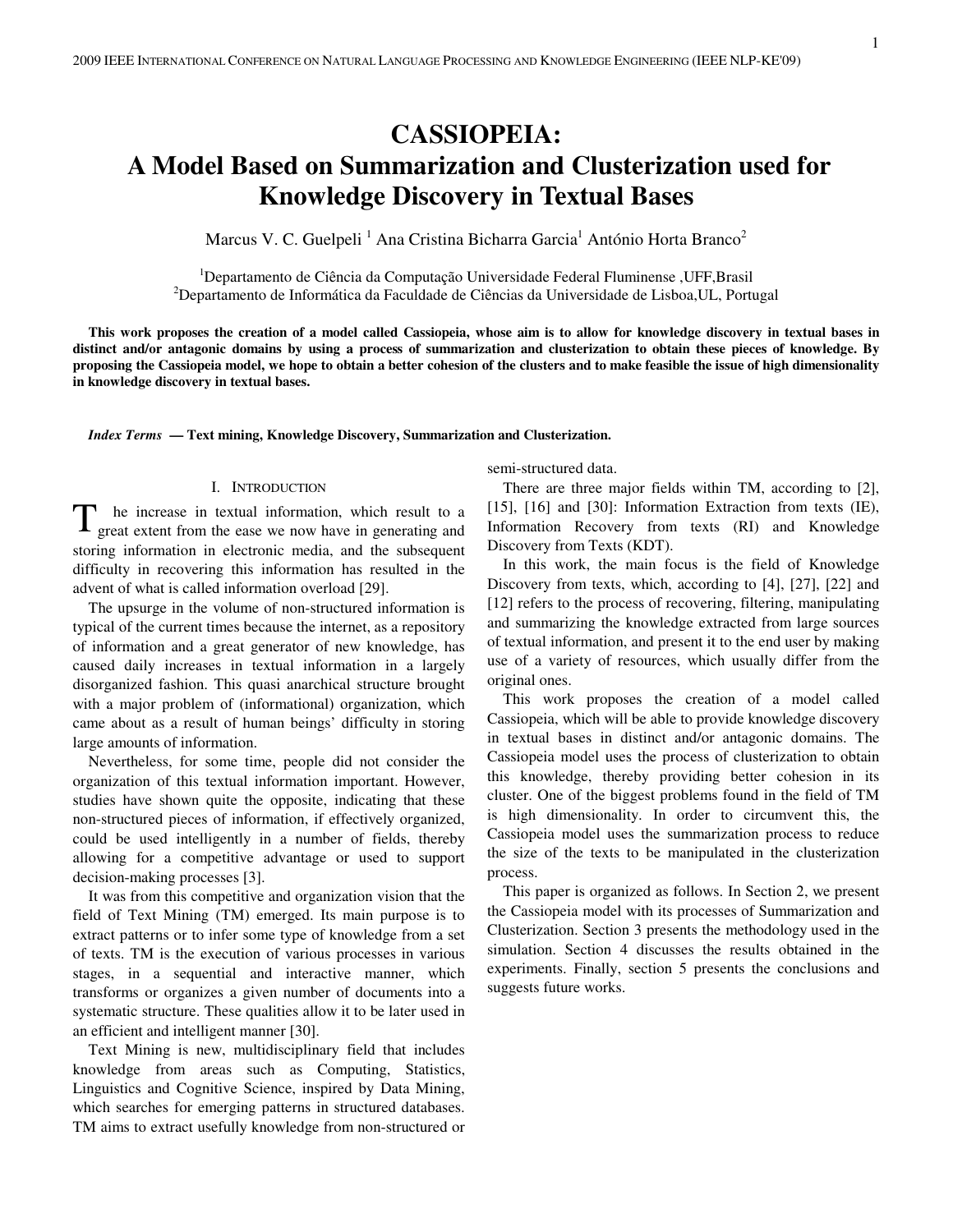#### II. THE CASSIOPEIA MODEL

The Cassiopeia model, illustrated in Figure 1, is formed by two processes: Summarization and Clusterization.



Fig.1. The Cassiopeia model.

The Cassiopeia model starts with text inputs for knowledge discovery. These texts go through the pre-processing phase, where they are prepared to be processed by a computer. This occurs by way of a technique called case folding, which puts all letters into small caps, as well as making other minor changes, such as removing all existing figures, tables and markings.

After undergoing this technique, the texts are in a format that is capable of being processed. In this pre-processing phase, one technique that is used is summarization. In the Cassiopeia model, the purpose of summarization is to decrease the number of words for the clusterization, which occurs in the processing phase. In this way, it tackles the issue of high dimensionality (a major issue in the field of TM), by not using the similarity matrix in the processing phase, as well as allowing stopwords to be maintained. These two factors – not using the similarity matrix and allowing stopwords – will be explained in greater detail in items A and B.

For summarization to occur in the Cassiopeia model, the degree of compression to be applied to each text is determined. This is a fixed number and is used by the Profile algorithm, defined in [5], which will also be covered in item A.

In the Cassiopeia model, the data analysis phase – in which the TM algorithms are applied for the use of techniques to generate knowledge based on information contained in a given text, as well as where knowledge extraction, which uses techniques to extract knowledge that is explicit in the text, occurs – does not take place only during processing. It also takes place in the summarization module, that is, in the preprocessing phase, as it used the Profile algorithm, which allows for this function.

After the texts are pre-processed, the processing phase is initiated, where the text is clustered, that is, placed in clusters based on similarity criteria, which will be explained in item B. Each of the clusters that are created possesses a word vector, known as cluster centroids, which contains highly relevant

words that are pertinent to the clustered texts. By comparing the inputs of new texts, clusters, sub-clusters or even a fusion of these two may emerge [16].

Because of dimensionality, the word vectors adopt a similarity threshold, according to [29], which is an important point in the solution to the issue of high dimensionality. The reason for this threshold will be explained in greater detail in item B, but during the processing phase, it can undergo variations until it reaches a stabilizing value, i.e. the degree of pertinence of each word in each cluster, as illustrated in Figure 1.

These clusters are organized in a top-down hierarchical manner. Reclusterization occurs up until the moment in which the word vectors of each cluster become stable, i.e., until no further modification takes place.

After the end of the processing phase, the post-processing phase takes place, where each of clusters or sub clusters will contain, based on similarity, a set of summarized texts.

## *A. Summarization in the Cassiopeia Model*

Text summarization is a process that aims to create a shorter version of an original text [18].

The need to simplify and summarize exists due to the increase in the volume of information available in the media, coupled with the shortage of time needed to read texts of various natures. As a consequence of this process, readers are unable to absorb all of the content matter of the original texts. Hence, the summary is a shorter version of the text, the purpose of which is to capture the author's main idea and convey it to the reader in a few short lines.

The summarization module of the Cassiopeia model uses as part of its composition the extraction and transposition of sentences, respecting their position in the original text (the superficial approach) and also adopts rules created by [9] to classify the original text (the deep approach), with a basis on the pragmatic profile[10].

The summarization module uses the texts that are classified by the Profile algorithm according to formality and temporality, based on the style rules established by [9].With this, the Profile algorithm determines the degree of automatic compression of the text that will be used to obtain the summary. Summarization using the Profile algorithm, according to [5] and [8], is formed by the phrases with the greatest frequency of words determined by the Profile algorithm. The Profile algorithm can be represented, very generally, as follows: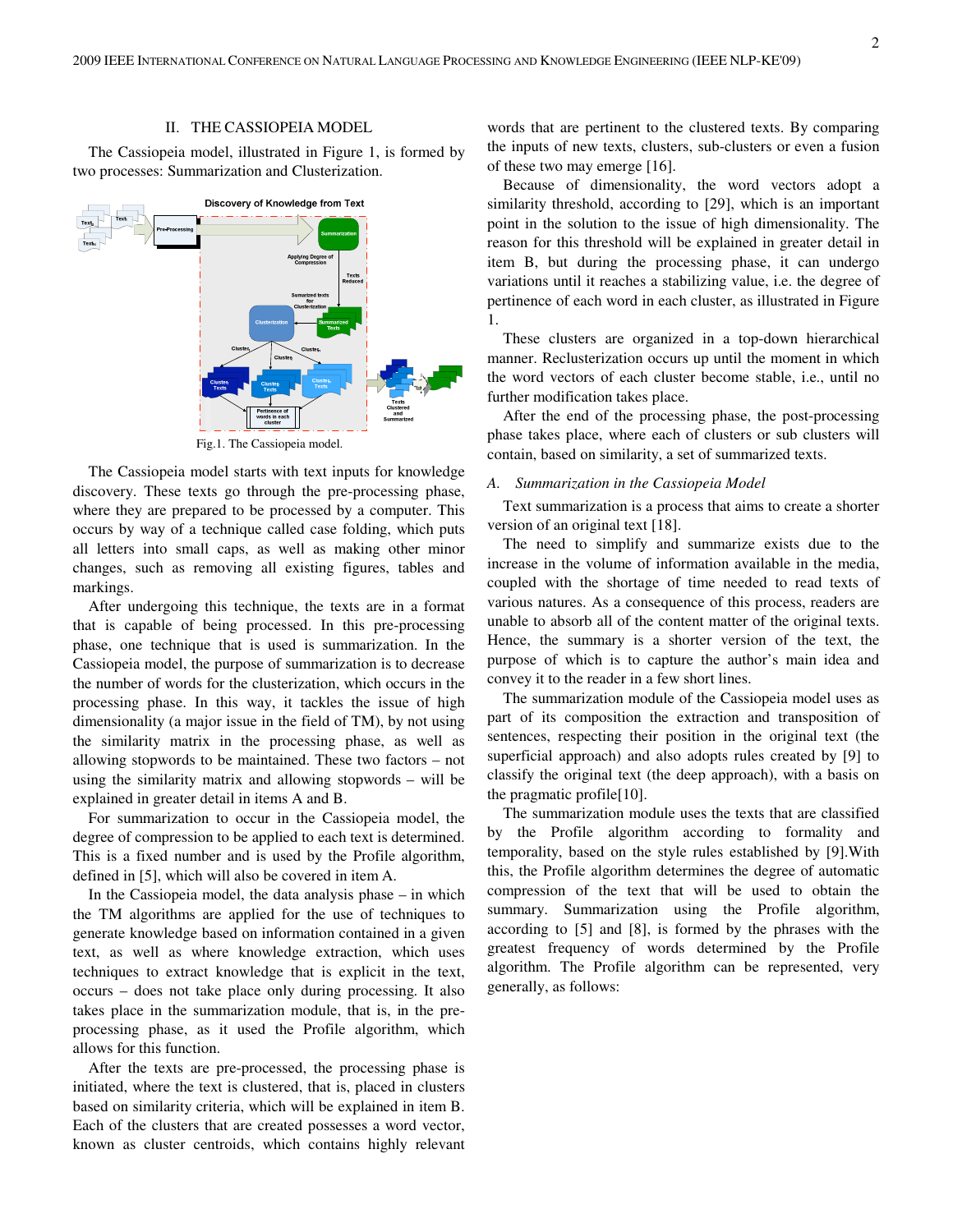# **The Profile Algorithm:**

1. Represents the text in vector form;

2. Calculates from the text: the number of sentences, the number of words, the average number of words per sentence and classify the sentences in groups, either LOW, NORMAL or HIGH.

3. Determines a heuristic based on temporality and Hovy formality to either eliminate or maintain sentences in the text that is to be summarized, based on each of the three groups, LOW, NORMAL or HIGH.

It is worth highlighting that this work allows for the maintenance of stopwords within the sentences, as opposed to other works in this field, which are forced to remove stopwords in order to decrease the processing volume.

Stopwords are a closed class of words that according to the literature [17], [25], [19], [14], [20] do not carry meaning. These classes are made up of articles, pronouns, interjections and prepositions. The maintenance of stopwords in the Cassiopeia model is important and decisive, as it leads to a non-dependency of language.

The strategy of maintaining the stopwords is only viable because the Cassiopeia model first conducts summarization, thereby considerably decreasing the processing of words in the text, then selects the characteristics of the words in the text, using relative frequency and, finally, employs a similarity threshold. The second and third processes are explained in detail in item B.

# *B. Clusterization in the Cassiopeia Model*

Text clusterization is used when the elements of the available domain are unknown and, hence, the aim is to automatically divide the elements into clusters based on some criterion of affinity or similarity [16]. Clusterization aids in the process of knowledge discovery in texts, facilitating the identification of patterns within clusters [24].

For the Cassiopeia model, this type of discovery is extremely relevant, because it occurs in the identification of "interesting" clusters, which could potentially lead to the discovery of some useful piece knowledge.

The identification of clusters by of their characteristics, known as cluster analysis, is important for the Cassiopeia model, seeing as the texts are clustered by an evaluation of the similarities among them. This evaluation occurs in the three phases described below.

These three phases were proposed by [6] and [8], in the clusterization module of the Cassiopeia model, whose aim is to group together textual documents that have already been summarized.

*First Phase* - (Selection of characteristics): relative frequency is used to select the word characteristics in the text. Relative frequency determines the importance of a term according to the frequency in which it is found in the text. The more times a term shows up in the text, the more important it is for that text. It is calculated using equation (1) [26]. This formula normalizes the result of the absolute word frequency, making sure that small documents are not represented by small vectors and large documents by large vectors.

Because of normalization, all documents will be represented by vectors of the same size.

$$
F_{rel} X = \frac{F_{abs} X}{N}
$$
 (1)

Where  $F_{real}X$  equals the relative frequency of *X*,  $F_{abs}X$ equals the absolute frequency of *X*, that is, the number of times that *X* shows up in the document, and *N* is the total number of words in the text.

Considered a vectorial-space, each word represents a dimension (hence, there are as many dimensions as there are unique words in the text). In this manner, this issues starts being dealt with during the summarization process, where the space of dimensionality is significantly reduced. Afterwards, it is once again dealt with in the first phase of this process, in which the word characteristic is selected in the text using relative frequency. This complements the problem of high dimensionality, where there is a threshold or similarity threshold [29], in which the words (characteristics) with importance (frequency) inferior to this value are simply ignored in the composition of the word vectors in the text.

*Second phase* - *(Similarity Calculation):* this phase identifies the similarity between the texts (characteristics selected in the first phase). For this phase, a measure of fuzzy similarity was used, set theoretic inclusion [1], in which the presences of words in both texts are compared. This fuzzy value represents the degree to which an element is included in the other text or the degree of similarity between them.

If the word appears in both texts, the value of one (1) is added to the counter; if it doesn't, zero (0) is added. In the end, the degree of similarity is a fuzzy value between 0 and 1, calculated by the average, that is, the total value of the counter (common words) divided by the total number of words in both texts (without counting repeated words).

The fact that a word is more important in one text or the other, as it may appear in different frequencies in each text, is not taken into consideration. This problem can be resolved, in part, by another function [23], which takes the average with fuzzy operators, which are similar to the above expect they use weights for the words. In this way, the fact the the words appear in the texts with difference levels of importance is taken into account. In this case, the weights of each word are based on the relative frequency. The similarity value is calculated by taking the average of the average weights of the words the texts have in common. That is, when a word appears in both documents, the average of their weights is summed, as opposed to using the value one (1). In the end, the average is calculated from the total number of words found in both documents.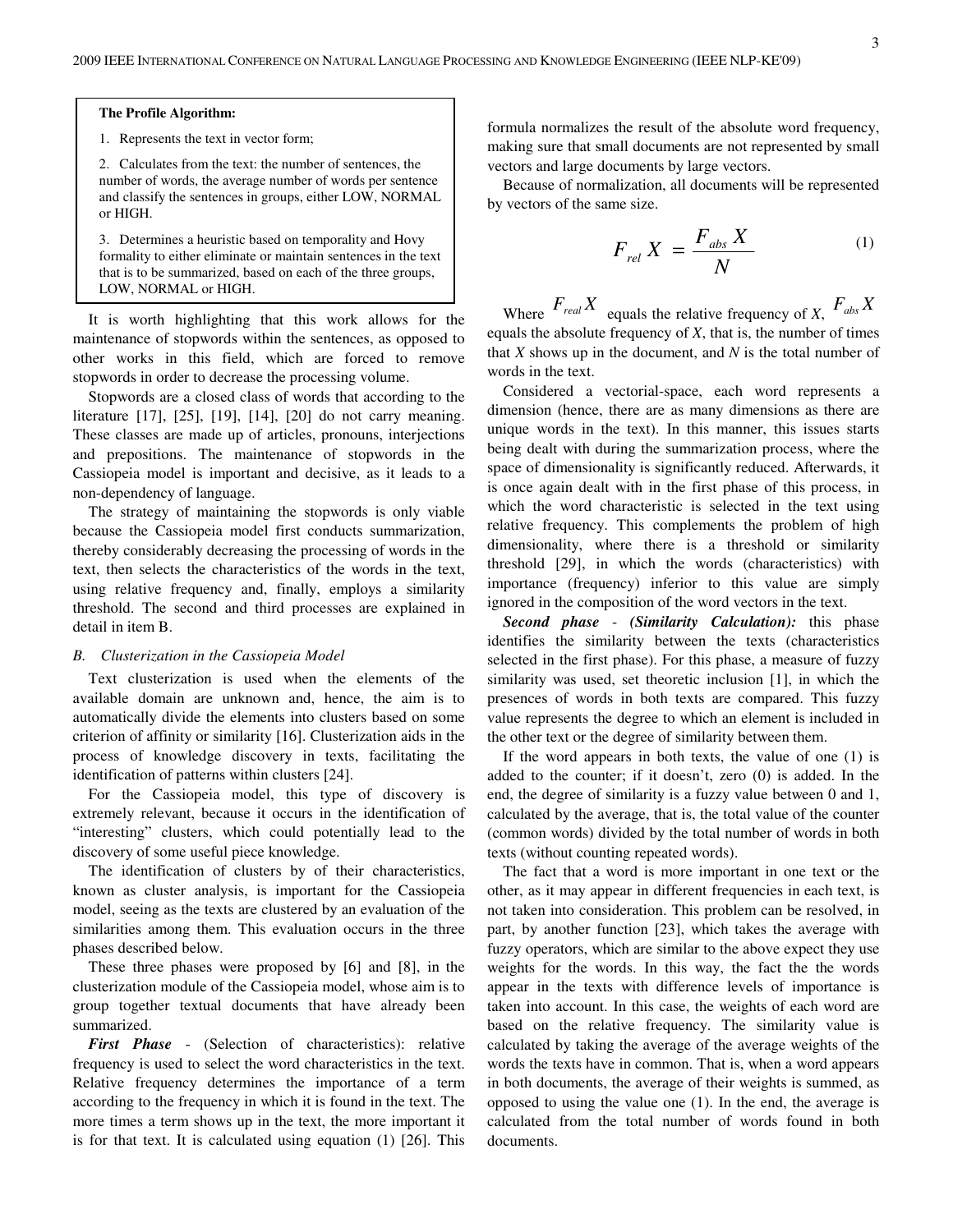*Third Phase - (Agglomerative Hierarchical Method):* the third phase used the agglomerative hierarchical method which defines the number of previous clusters by analyzing the constructed dendograms. Using the *Clicles* algorithm, according to [13], you can identify groups of texts by specifying some kind of relationship rule to create clusters based on the similarity analysis of the textual terms. In this way, according to [8], the Clicks algorithm is able to construct more cohesive clusters.

The use of the summarization module along with these three phases of clusterization allows the Cassiopeia model to not resort to the use of the similarity matrix (Table I), which is the crucial point of high dimensionality within the field of Text Mining, as the similarity matrix grows exponentially with the text base [28].

| <b>TABLE I.</b>    |          |                   |                   |            |  |  |
|--------------------|----------|-------------------|-------------------|------------|--|--|
| SIMILARITY MATRIX. |          |                   |                   |            |  |  |
|                    | $Text_1$ | Text <sub>2</sub> | Text <sub>3</sub> | $Text_{N}$ |  |  |
| $Text_1$           | 1.0      | 0.3               | 0.2               | 0.7        |  |  |
| Text <sub>2</sub>  | 0.3      | 1.0               | 0.5               | 0.3        |  |  |
| Text3              | ()       | (0.5)             | 1.0               | 0.3        |  |  |
| $Text_n$           | () ()    |                   |                   | 1.0        |  |  |

#### III. SIMULATION METHODOLOGY

For the experiments with the Cassiopeia model proposed in this work as well as the Eurekha Categorizer created by [29] and [30], the following Corpuses were used: TeMário [21] and UBM Notícias<sup>1</sup>.

The TeMário corpus 2006 is an extended version of the 2004 TeMário Corpus produced by the Interinstituional Nucleus of Computational Linguistics at the Federal University of São Carlos. All texts originnate from the online edition of the daily newspaper Folha de São Paulo and they are distributed among 7 sections: Brazil, Daily Life, Finances, Special Topics, World, Opinion and Everything. The 2004 version of TeMario 2004 contained 100 texts and the current version, TeMario 2006, was extend by another 150 texts, totalling 250 texts in the Portuguese language.

The UBM – Notícias corpus is composed of journalistic texts produced between 2007 and 2008. The texts are news articles from the Barra Mansa University Center from the most diverse academic activities, with a grand total of 35 sections and 456 texts.

<sup>1</sup>UBM Notícias are journalistic texts from the press relations organ of Barra Mansa University Center. Barra Mansa University is a higher education institution and the texts are produced by the Nucleus of Social Communication, under the responsibility of journalist Renata Nery. For more information, visit www.ubm.br.

To evaluate the performance of the Cassiopeia model and of the Eurekha categorizer, four metrics were chosen. They are:

*Recall*(*R*): number of sentences in the automatic summary that are present in the reference summary / number of sentences in the automatic summary;

*Precision(P)*: number of sentences in the automatic summary that are present in the reference summary / number of sentences in the reference summary;

$$
\frac{\sum_{i>1} Sim(P_i, P_j)}{Cohesion(C):} \frac{n(n-1)/2}{(2)}
$$
 (2)

Where *n* is the number of news articles in cluster *P*, *Sim* is the similarity ratio and each *p* is a member of cluster *P*.

$$
\frac{\sum_{i>j} Sim(C_i, C_j)}{n(n-1)/2}
$$
\ncoupling (Cp):

\n
$$
(3)
$$

Where *C* is the centroid of a given cluster present in *P*, *Sim* is the similarity ratio and *n* is the number of clusters present in *P*.

As a comparison to the Cassiopeia model, we selected the Eurekha clusterizer created by [29], [30]. The reason for this choice is the fact that Eurekha uses the same graphotheoretical algorithm (*Clicles*) and works with fuzzy logic, albeit with a different fuzzy function and different approaches. Eurekha uses the fuzzy function to calculate similarity, which takes into account the differences and similarities between the documents. Cassiopeia, on the other hand, is based on the idea of text similarity in relation to the cluster. In the Cassiopeia model, the pre-processing phase uses summarization to reduce the number of words (as described in detail in item A), whereas Eurekha excludes stopwords. In the processing phase, Eurekha uses a similarity matrix that calculates the similarity between the texts. Cassiopeia, however, does not use a similarity matrix and, instead, uses word vectors, comparing more frequenly appearing words (described in item B).

In [7], qualitative analyses of the constructed clusters were made for the Cassiopeia model and for Eurekha. The following Corpuses were used Temário, Distribution 1.0 and Really Simple Syndication  $(RSS)^2$  and Reuters-215782<sup>3</sup>, obtaining other results and studies such:

<sup>&</sup>lt;sup>2</sup> These files, which come from a variety of RSS channels from Terra Networks Brasil S/A, were collected on a daily basis during the period comprising February and March 2008.

<sup>&</sup>lt;sup>2</sup>Corpus extracted from Terra Networks Brasil S/A.

 $3$  The complete collection has 1578 texts, although these files were not entirely available for use. Hence, we only used the 100 texts that were available online.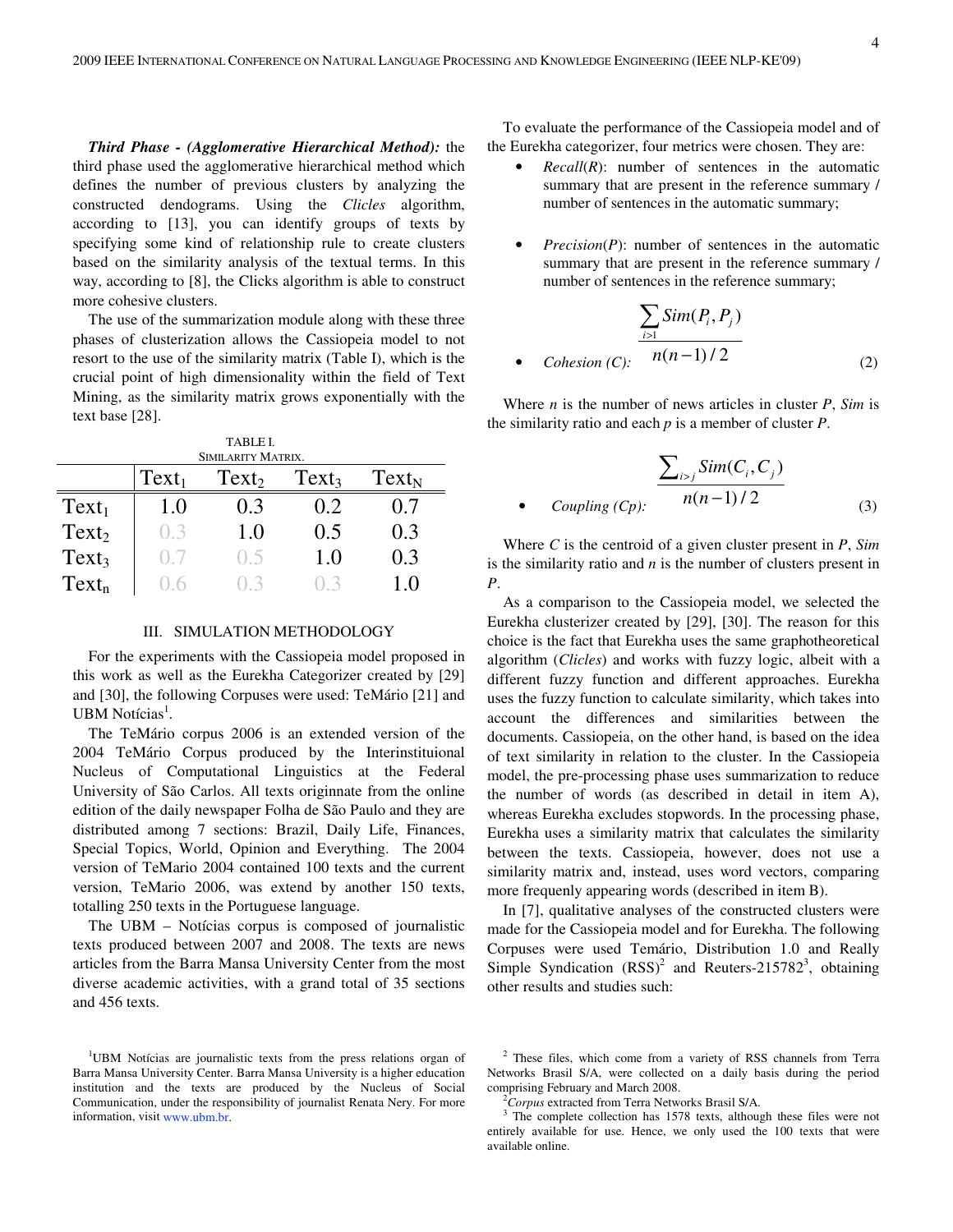As variation analysis, to test differences between average samples and between linear combinations of the averages.

Hypotheses test: used for the collected samples in the simulation of the Cassiopeia model and of Eurekha in the Temário corpus, Reuters corpus and RSS\_Terra.

The recall and precision metrics were used.

The results presented in this work, however, are based on larger and more up-to-date journalistic corpuses. The metrics also differ, with Cohesion Equation 2 and Coupling Equation 3, as proposed by [11]. The study of the metrics (equations 2 and 4) is the main purpose of this study. According to [11] the best situation between these two metrics would be an increase in cohesion and a decrease in coupling. This could be understood here as the attainment of greater cohesion among texts in the clusters and a lower amount of coupling between the clusters.

 Due to the use of these metrics (Equations 2 and 3), a new study was used involving averages, standard deviation, variance and the Pearson variation coefficient,  $(C_v)$ . Since the Pearson variation coefficient is a relative measure of dispersion – as opposed to standard deviations, which is a measure of absolute dispersion – it is understood in descriptive statistics that standard deviation on its own has many limitations. Hence, this work considers dispersion or variability of date in relative terms to its average value, that is, using the Pearson variation coeffecient shown in Equation 4.

$$
C_v = \frac{\sigma}{\overline{X}} * 100
$$
 (4)

Where  $C_v$  is the Pearson variation coefficient,  $\sigma$  is the standard deviation of the data in the series and  $X$  is the average of the data in the series. Multiplication turns the resulting value into a percentage *(%)*.

A relevant question for this work is: by using the Pearson variation coefficient, which of the two samples generated by Eurekha and by Cassiopeia has greater cohesion, that is, which is more homogenous? Since it is impossible to answer this question using standard deviation, as it is a measure of absolute dispersion, it is necessary to calculate the  $C_v$  of both series. The series that shows less variation – in other words, the one with the lowest the value of  $C_v$  – will be the one that contains the highest level of homogeneity between the texts in the cluster (a lower degree of dispersion means greater cohesion). For the coupling metric, on the other hand, the greater the  $C_v$  the better the result, indicating a lower level of homogeneity between the clusters (a greater degree of dispersion means less coupling).

# IV. RESULTS OBTAINED IN THE EXPERIMENTS

In the first simulation the TeMário 2006 corpus was used. A number of 35 clusters were obtained with Eurekha and with

the Cassiopeia model. This number of clusters was obtained automatically by Cassiopeia and with Eurekha, there was a need to adjust the value to get to this number of clusters. Table II illustrates the results showing the standard deviations, the averages, its variations and its Pearson variation coefficients.

TABLE II RESULT OF THE PEARSON COEFFICIENT VARIATIONS OF EUREKHA AND CASSIOPEIA USING THE TEMÁRIO CORPUS

|           | <b>Eurekha</b> |           |          | Cassiopeia |           |          |
|-----------|----------------|-----------|----------|------------|-----------|----------|
|           | Recall         | Precision | Cohesion | Recall     | Precision | Cohesion |
| Standard  |                |           |          |            |           |          |
| Deviation | 3.60           | 13,65     | 0.04     | 6,17       | 26,89     | 0,01     |
| Average   | 8,71           | 95.29     | 0.06     | 7.43       | 67,23     | 0,04     |
| Variance  | 12.97          | 186,33    | 0,00     | 38,08      | 722.95    | 0,00     |
| $C_V$     |                |           |          |            |           |          |
|           | 41%            | 14%       | 66%      | 83%        | 40%       | 36%      |

It is clear from the  $C_v$  that the sample from Eurekha obtained a lower variation percentage in the Recall and Precision metrics, which were better than in the Cassiopeia model. However, for this study, the main point of interest is the cohesion in the texts in the obtained clusters and the coupling between clusters.

In analysing the cohesion metric, Cassiopeia obtained superior results, showing a lower variation among its sample. In other words, the texts in the clusters from the Cassiopeia model are more cohesive than the clusters in Eurekha, whose sample showed greater dispersion in comparison to Cassiopeia. This dispersion can be visualized in Figure 2, which shows a greater homogeneity in the Cassiopeia sample. Hence, it is clear, statistically, that there is greater cohesion among texts from the clusters from Cassiopeia



Fig. 2. Illustration of the sample dispersion of the Cassiopeia model and of Eurekha using the TeMário corpus.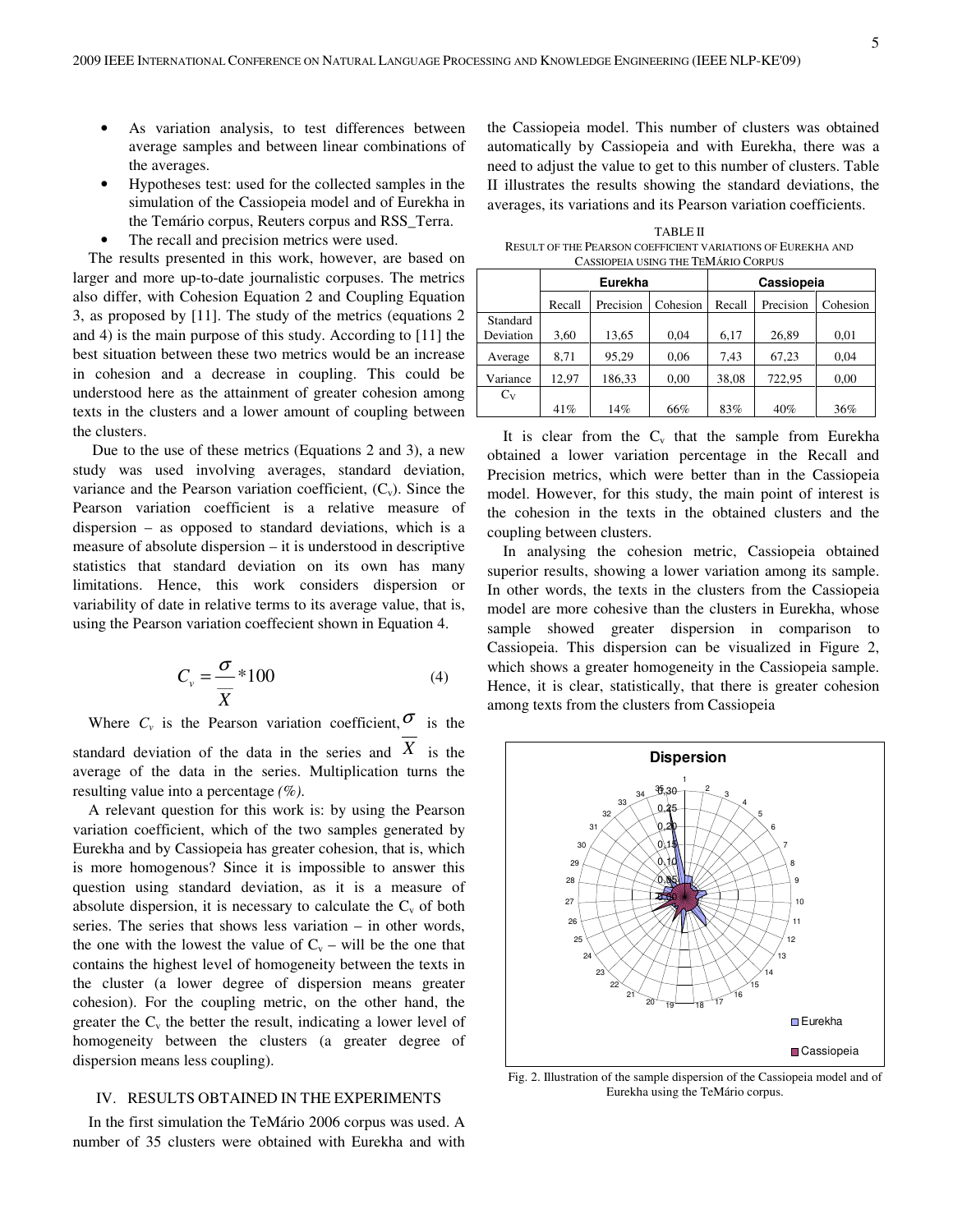Table III illustrates the result of the coupling metric, where the Cassiopeia model obtained a more significant Cv value than Eurekha. However, as explained in section 3, with regards to the coupling metric, this is not desirable. Hence, in regards to the coupling metric in this sample, Cassiopeia achieved inferior results as compared to Eurekha.

TABLE III RESULT OF THE COUPLING OF THE CLUSTERS FROM EUREKHA AND CASSIOPEIA USING THE TEMÁRIO CORPUS

| <b>Eurekha</b> |             | Cassiopeia |             |  |
|----------------|-------------|------------|-------------|--|
| Average        | 0.055565361 | Average    | 0.039338114 |  |
| Standard       |             | Standard   |             |  |
| Deviation      | 0.038854203 | Deviation  | 0.014849045 |  |
| Centroids      | 0.938367347 | Centroids  | 0.342040817 |  |
| Coupling       | 0,052131519 | Coupling   | 0.019002268 |  |
| Cv             | 70%         | Cv         | 38%         |  |

The second simulation was conducting using the UBM Notícias corpus was used. A total of 53 clusters were obtained by Eurekha and the Cassiopeia model. Once again, it was necessary to adjust values in Eurekha to get to this number of clusters. Table IV shows the results, indicating the standard deviations, averages, variances and Pearson variation coefficients.

TABLE IV RESULT OF THE PEARSON VARIATION COEFFICIENT OF EUREKHA AND CASSIOPEIA USING THE UBM NOTICIAS CORPUS

|                       | Eurekha |           | Cassiopeia |        |           |          |
|-----------------------|---------|-----------|------------|--------|-----------|----------|
|                       | Recall  | Precision | Cohesion   | Recall | Precision | Cohesion |
| Standard<br>Deviation | 11,18   | 25,63     | 0,01       | 5,97   | 26,82     | 0,00     |
| Average               | 14.81   | 78,45     | 0.04       | 8.77   | 66,00     | 0.03     |
| Variance              | 125.00  | 656.98    | 0.00       | 35.60  | 719.23    | 0.00     |
| $C_V$                 | 75%     | 33%       | 33%        | 68%    | 41%       | 16%      |

As shown in the table, the sample from the Cassiopeia model with the Pearson variation coefficient obtained a lower variation percentage in the Recall, Precision and Cohesion, which is better than the results from Eurekha. Nevertheless, the emphasis and central aims of this work is cohesion and coupling.

In the cohesion metric the Cassiopeia model once again shows more cohesion than results obtained with Eurekha. Figure 3 shows that Cassiopeia obtained lower degrees of dispersion in its sample, thereby indicating the the clustered texts are more homogenous, i.e., more cohesive.



Fig. 3. Illustration of the dispersion of the sample of the Cassiopeia model and of Eurekha using the UBM Notícia corpus

Table V illustrates the result of the coupling metric, where Eerekha obtained a more significant  $C_v$  value than Cassiopeia. However, as explained in section 3, for the coupling metric this is not good. As such, in the coupling metric in this sample, Cassiopeia obtained better results than Eurekha.

TABLE V RESULT OF THE COUPLING OF CLUSTERS OF EUREKHA AND CASSIOPEIA USING THE UBM NOTÍCIAS CORPUS

| <b>Eurekha</b> |             | Cassiopeia |            |
|----------------|-------------|------------|------------|
| Average        | 0.005934621 | Average    | 0.00422515 |
| Standard       |             | Standard   |            |
| Deviation      | 0.038918725 | Deviation  | 0.02497673 |
| Centroids      | 1,880816331 | Centroids  | 1,11959183 |
| Coupling       | 0.016793003 | Coupling   | 0.00999636 |
| Cv             | 15%         | Cv         | 17%        |

## V. CONCLUSION

The results from the simulation regarding the cohesion and coupling metrics are very significant, when one considers that the main purpose of this work is to show improved cohesion in texts distributed in clusters and the level of coupling within clusters. According to [11], the most desirable outcome in clusterization would be a high cohesion rate and a low coupling rate.

Finally, it must be noted that the recall and precision metrics are perhaps not the most appropriate for measuring the efficiency of a clusterizer, as the Cassiopeia model and Eurekha would need to be used as search engines for this, where the word would be used to formulate the search and it would be used to recover texts with greater similarity in relation to the formulated search. Only in this case would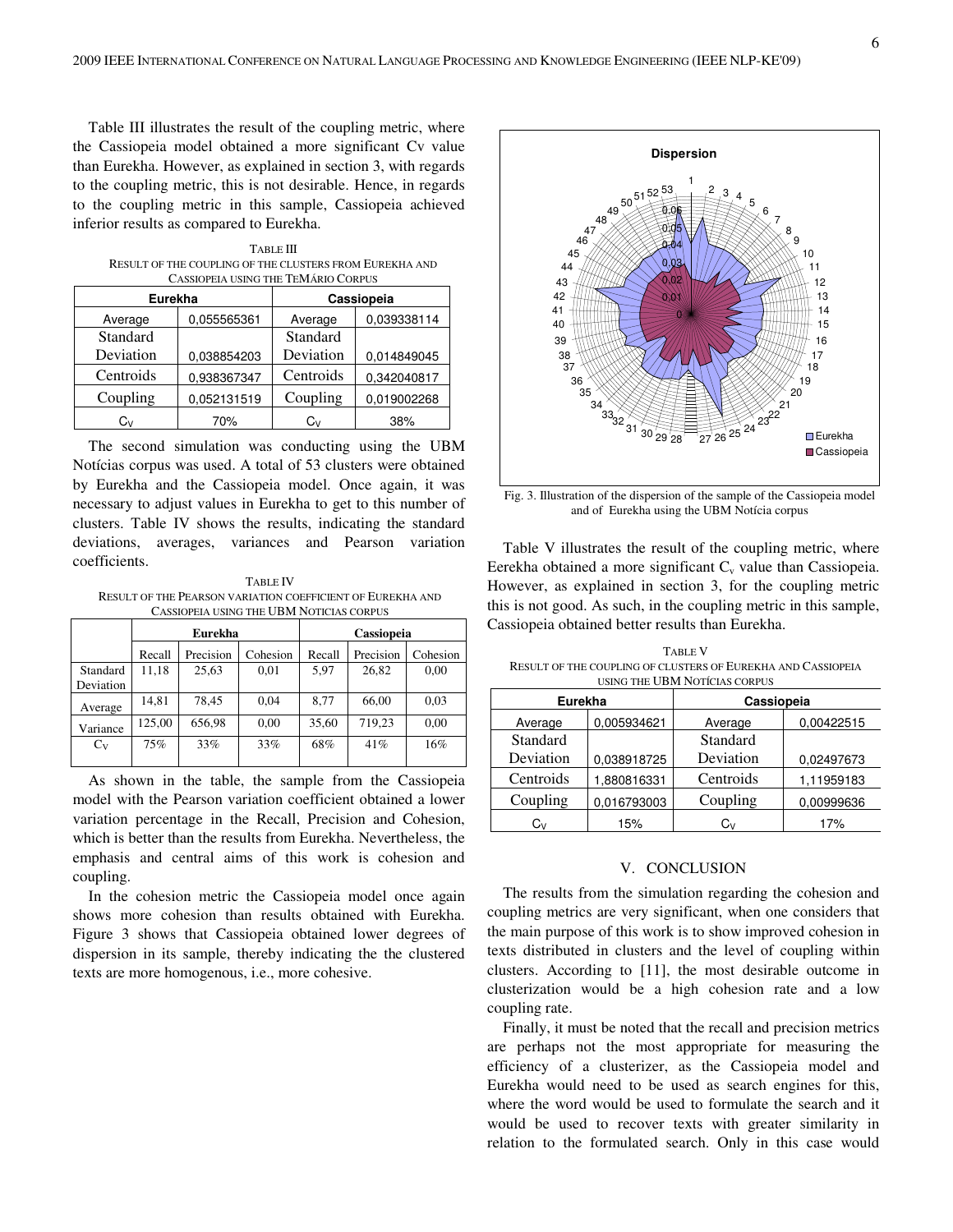recall and precision be more coherent.

## *C. Future Works*

A future possibility, or proposal, for the Cassiopeia model would be the inclusion of an autonomous learning module. We believe the inclusion of such a module would lead to even more significant results for the cohesion and coupling metrics.

Another factor that deserves future attention is the issue of post-processing in the Cassiopeia model. As the coupling indexes are highly estimated and the indexed words have a strong correlation with the texts in that cluster, it would be interesting to employ a technique to transform these words into categories and thereby further improve knowledge discovery in texts.

 The issue of the corpus is another detail worth looking at in future tests, in which there are other simulation possibilities: usage in other languages, with high and low correlations, and with a greater number of texts. The only problem is related to the need of these corpuses to be previously classified by specialists in order to facilitate comparisons and thereby validate the cohesion and coupling metrics discussed in this work.

## **REFERENCES**

- [1] Cross, V,"Fuzzy information retrieval". Journal of Intelligent Information Systems, Boston, v.3, n.1, p.29-56, 1994.
- Dagan, I., Feldman, R, e Hirsh, H, "Keyword-based browsing and analysis of large document sets". In Proceedings of the Fifth Annual Symposium on Document Analysis and Information Retrieval (SDAIR), Las Vegas, NV,1996.
- [3] Ebecken, N. F. F. e Lopes, M C S. Costa, M. C. A,"Mineração de Textos." In:. Sistemas Inteligentes: Fundamentos e Aplicações. Manole: São Paulo, 2003.
- Feldman, R., Hirsh, H, "Exploiting background information in knowledge discovery from text." Journal of Intelligent Information Systems, v.9, n.1, Julho/Agosto de 1997.
- [5] Guelpeli, M.V.C.; Garcia A.C.B, Automatic Summarizer Based on Pragmatic Profiles", International Conference WWW/Internet 2007- IADIS- Volume II pág. 149-153- ISBN: 978-972-8924-44-7 - mês de Outubro de 2007- Vila Real-Portugal .
- [6] Guelpeli, M.V.C.; Garcia A.C.B, "An Analysis of Constructed Categories for Textual Classification Using Fuzzy Similarity and Agglomerative Hierarchical Methods", proceedings of The 2007 IEEE International Conference on SIGNAL-IMAGE TECHNOLOGY and INTERNET- BASED SYSTEMS. Shanghai, China 16 a 19 de December, 2007.
- [7] Guelpeli, M.V.C.; Garcia A.C.B. Bernadini, F. C,"An Analysis of Constructed Categories for Textual Classification using Fuzzy Similarity and Agglomerative Hierarchical Methods." an Proceding. An Analysis of Constructed Categories for Textual Classification using Fuzzy Similarity and Agglomerative Hierarchical Methods, LNCS-Advanced Information and Knowledge Processing. Berlim: Springer Verlag, 2008
- [8] Guelpeli, M. V. C.; Bernardini, F. C.; Garcia, A. C. B, "Todas as Palavras da Sentença como Métrica para um Sumarizador Automático." In: Tecnologia da Informação e da Linguagem Humana-TIL, 2008, Vila Velha. Todas as Palavras da Sentença como Métrica para um Sumarizador Automático. Vila Velha : WebMedia, 2008. p. 287-291.
- [9] Hovy, E.; Lin, C,"Automated Text Summarization in SUMMARIST." In: I. Mani and M. Maybury (1997.) Intelligent Scalable Text Summarization ACL 1997 Workshop, pp. 39-46. Madrid, Spain.
- [10] Hovy, E.; C.Y. Lin; L. Zhou, "A BE-based multi-document summarizer with sentence compression." Proceedings of Multilingual Summarization Evaluation (ACL 2005), Ann Arbor, MI.
- [11] Kramer, S.; Kaindll, H. "Coupling and cohesionmetrics for knowledgebased systems using frames and rules." ACM trans. Softw. Eng Methodol, New York, NY, USA, v13 n.3, p332-358, 2004.
- [12] Keogh, E.; Kasetty, S,"On the need for time series data mining benchmarks: a survey and empirical demonstration", In: ACM SIGKDD, Edmonton, Canada, 2002, p.102-111.
- [13] Kowalski, G, ".Information Retrieval Systems: Theory and Implementation" Boston: Kluwer Academic, 1997. 282 p.
- [14] Larocca, J. N.1, Santos,A. D. S, Kaestner ,C. A.A. e Freitas A. A, "Generating Text Summaries through the Relative Importance of Topics." Lecture Notes in Computer Science Springer Berlin / Heidelberg Volume 1952/2000, ISSN0302-9743 (Print) 1611-3349 (Online) pp 300, 2000, Brazil.
- [15] Loh S, "Descoberta de Conhecimento em Textos." Universidade Federal do Rio Grande do Sul-Instituto de Informática-Curso de Pós-graduação em Ciência da Computação. Exame de Qualificação- EQ-29 CPGCC-UFRGS, 1999.
- [16] Loh, S, "Abordagem Baseada em Conceitos para Descoberta de Conhecimento em Textos." Porto Alegre: UFRGS, 2001. Requisito Parcial ao Grau de Doutor em Ciência da Computação, Instituto de Informática, Universidade Federal do Rio Grande do Sul, 2001.
- [17] Marcu, D, "From Discourse Structures to Text Summaries." In I. Mani and M. Maybury (eds.), Proc. of the Intelligent Scalable Text Summarization Workshop, pp. 82-88. ACL/EACL'97 Joint Conference. Madrid, Spain.
- [18] Mani, I.; Maybury, M.T. (1999). Advances in automatic text summarization. MIT Press, Cambridge, MA.
- [19] Mittal,V. O.,Kantrowitz,M.,Goldstein,J.,Carbonell,J. G.(1999) Selecting Text Spans For Document Summaries: Heuristics And Metrics ,In Aaai/Iaai (1999), Pp. 467-473.
- [20] Pardo, T.A.S.; Rino, L.H.M.; Martins A, "Coleção TeMário e a Avaliação de Sumarização Automática." Série de Relatórios do Núcleo Interinstitucional de Lingüística Computacional, NILC - ICMC-USP, Janeiro de 2006.
- [21] Pardo, T.A.S.; Maziero, E. G., Nunes, M.G.V., Uzeda, V. R, " TeMário 2006: Estendendo o Córpus TeMário" Relatório Técnico número NILC-TR-07-06, Série de Relatórios do Núcleo Interinstitucional de Lingüística Computacional, NILC - ICMC-USP, Outubro de 2007.Disponível em http://www.nilc.icmc.usp.br/nilc/tools/corpora.htm acessado em 20 de Março de 2009.
- [22] Pottenger, W. M.; Yang, T, "Detecting emerging concepts in textual data mining" in: Michael Berry (ed.), Computational Information Retrieval, SIAM, Philadelphia, August 2001.
- [23] Oliveira, H. M,"Seleção de entes complexos usando lógica difusa". Dissertação (Mestrado em Ciência da Computação) – Instituto de Informática, PUC-RS, Porto Alegre
- [24] Rizzi, C.; Wives, L. K.; Engel, P. M.; Oliveira, J. P. M, " Fazendo Uso da Categorização de Textos em Atividades Empresariais". In: International Symposium on Knowledge Management/Document Management (ISKM/DM 2000), III, Nov, 2000.
- [25] Sparck J. K, "Automatic Summarizing: factors and directions." In I. Mani and M. Maybury (eds.), Advances in automatic text summarization, The MIT Press, pp. 1-12.
- [26] Salton, G,"Introduction to Modern Information Retrieval." New York: McGraw-Hill, 1983.
- [27] Tan, A. H, "Text mining: the state of the art and the challenges." In: WORKSHOP ON KNOWLEDGE DISCOVERY FROM ADVANCED DATABASES, 1999. Proceedings... Heidelberg, 1999. p.65-70. (Lecture Notes in Computer Science, 1574).
- [28] Vianna, D. S, "Heurísticas híbridas para o problema da logenia." Tese de doutorado, Pontifícia Universidade Católica - PUC, Rio de Janeiro, Brasil.
- [29] Wives, L.K, "Um estudo sobre Agrupamento de Documentos Textuais em Processamento de Informações não Estruturadas Usando Técnicas de "Clustering"."Porto Alegre: UFRGS, 1999. Dissertação (Mestrado em Ciência da Computação), Instituto de Informática, Universidade Federal do Rio Grande do Sul, 1999.